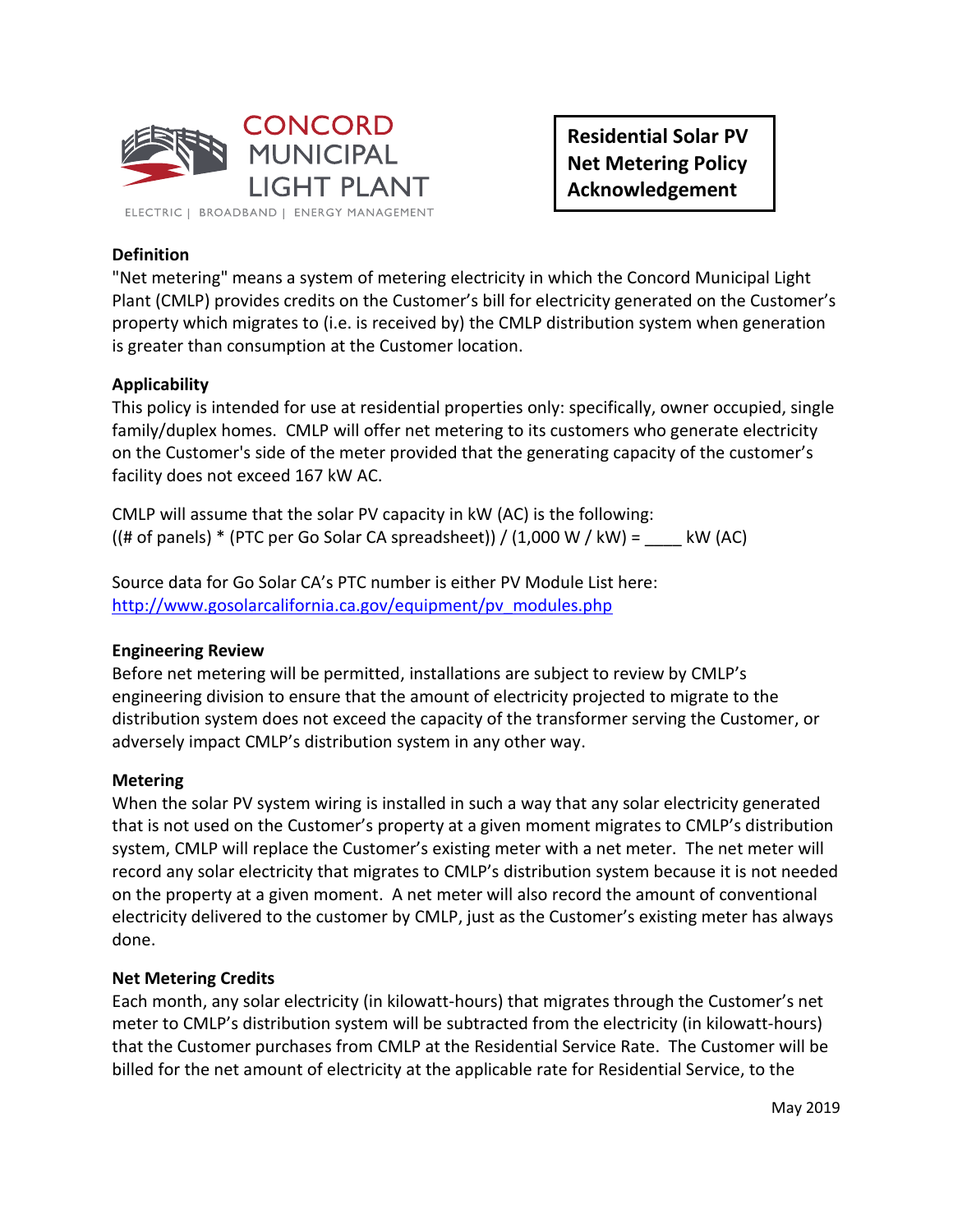extent that the solar electricity that migrates to CMLP's distribution system does not exceed the Customer's purchases from CMLP.

To the extent that that the solar electricity that migrates through the Customer's net meter to CMLP's distribution system exceeds electricity purchases from CMLP during the month, CMLP will credit the Customer for the excess at the price that CMLP pays New England's Independent System Operator for electrical energy on the Spot Market. The "9-4 Spot Market" price is defined as the average Day Ahead Price during the hours between 9am and 4pm for the month the migration occurs.

The 9-4 Spot Market price will fluctuate based on market conditions. It has averaged \$0.03 to \$0.05 per kilowatt-hour (kWh) over time. On average, kWhs of solar electricity credited at the 9-4 Spot Market price will provide less financial benefit to the customer than kWhs of solar electricity that are subtracted from the billing units to which the Residential Service Rate is applied. In 2019, the R-1 Residential Service Rate ranges from \$0.15071 to \$0.19325 per kWh, depending on the amount of electricity delivered to the Customer by CMLP.

If the Customer has controlled electric water heating and low overall electricity consumption, the financial savings due to solar electricity production may be diminished. Please contact CMLP.

The Customer acknowledges that if the solar PV system is sized so that more electricity migrates to CMLP's distribution system than the Customer purchases from CMLP during a given month, the excess electricity will be credited at the substantially lower 9-4 Spot Market price, rather than subtracted from the billing units to which the higher R-1 Residential Service Rate applies.

| <b>Installed Generation Capacity:</b> |               |                 |
|---------------------------------------|---------------|-----------------|
| <b>Equal or Greater Than</b>          | and Less Than | Price per month |
| $2$ kW (AC)                           | 4 kW (AC)     | \$3.60 / month  |
| 4 kW (AC)                             | 7 kW (AC)     | \$6.60 / month  |
| 7 kW (AC)                             | 10 kW (AC)    | \$10.20 / month |
| 10 kW (AC)                            | 13 kW (AC)    | \$13.80 / month |
| 13 kW (AC)                            | 16 kW (AC)    | \$17.40 / month |
| 16 kW (AC)                            | 19 kW (AC)    | \$21.00 / month |
| 19 kW (AC)                            | 22 kW (AC)    | \$24.60 / month |
| 22 kW (AC)                            | 25 kW (AC)    | \$28.20 / month |
| 25 kW (AC)                            | 28 kW (AC)    | \$31.80 / month |
| 28 kW (AC)                            | 31 kW (AC)    | \$35.40 / month |
| 31 kW (AC)                            | 34 kW (AC)    | \$39.00 / month |
| 34 kW (AC)                            | 37 kW (AC)    | \$42.60 / month |

All net metering customers will also be assessed a monthly Distribution Charge on their electric bill, which is based upon the size of their solar PV system: